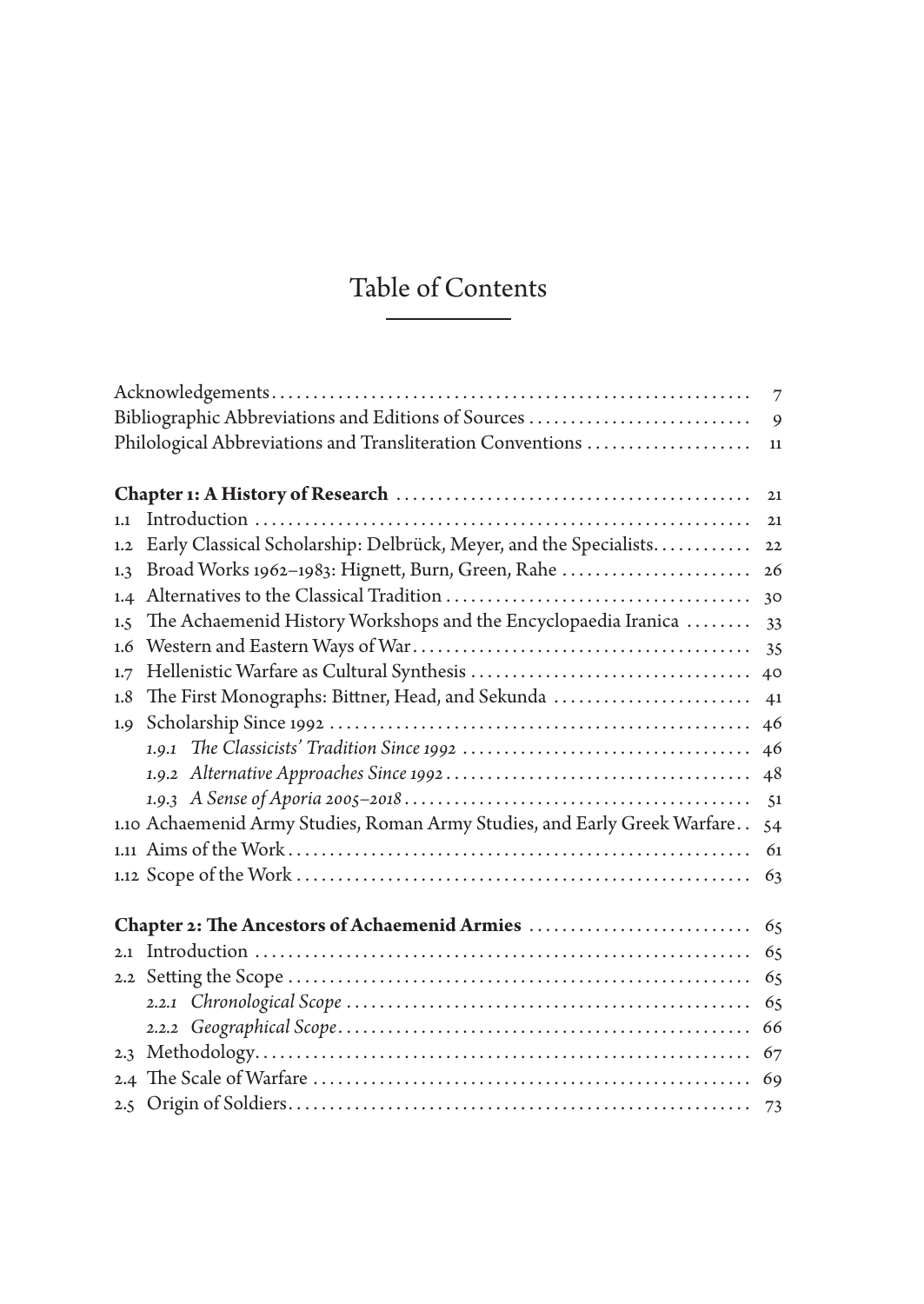|     |                                                                         | 77 |
|-----|-------------------------------------------------------------------------|----|
|     |                                                                         | 77 |
|     |                                                                         | 79 |
|     |                                                                         | 81 |
|     |                                                                         | 83 |
|     |                                                                         | 85 |
|     |                                                                         | 90 |
|     |                                                                         | 90 |
|     |                                                                         | 95 |
|     |                                                                         | 96 |
|     |                                                                         |    |
|     |                                                                         |    |
|     |                                                                         |    |
|     |                                                                         |    |
|     |                                                                         |    |
|     |                                                                         |    |
|     |                                                                         |    |
|     |                                                                         |    |
|     |                                                                         |    |
|     |                                                                         |    |
|     |                                                                         |    |
|     | Chapter 3: Kings at War: The Perspective of the Royal Inscriptions  115 |    |
| 3.1 |                                                                         |    |
|     | 3.1.1                                                                   |    |
|     | 3.1.2                                                                   |    |
|     | The Relationship between Ideology and Practice  123<br>3.1.3            |    |
| 3.2 |                                                                         |    |
|     | 3.2.1                                                                   |    |
|     |                                                                         |    |
|     |                                                                         |    |
|     | Why Did Darius Become King? His Own Answer 135<br>3.3.1                 |    |
|     | 3.3.2                                                                   |    |
|     | 3.3.3                                                                   |    |
|     |                                                                         |    |
|     | Organization and Equipment of Armies in Behistun  141<br>3.3.5          |    |
|     | 3.3.6                                                                   |    |
|     | 3.3.7                                                                   |    |
|     | 3.3.8                                                                   |    |
|     | 3.3.9 Lack of Interest in Details of Armies or Fighting  147            |    |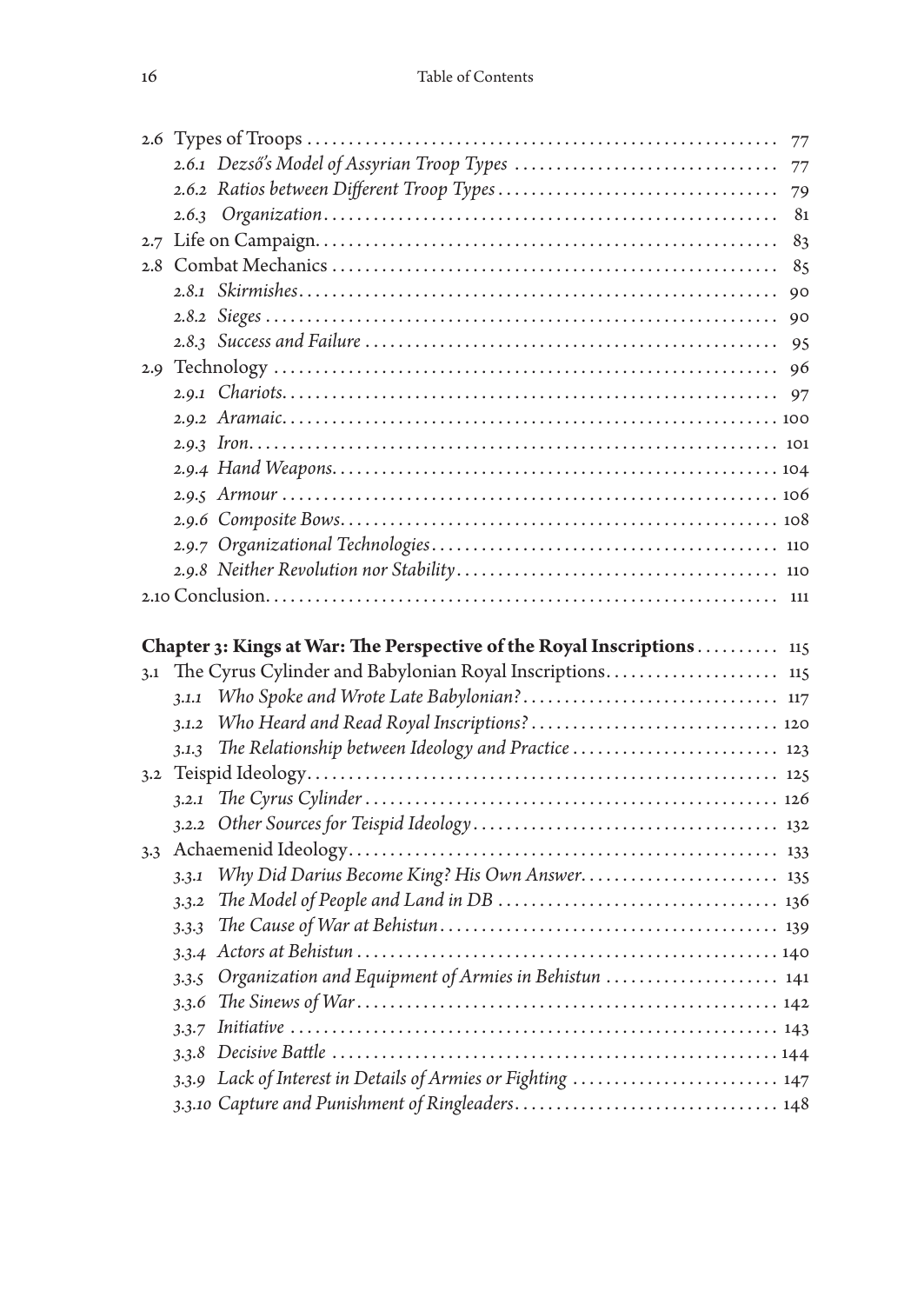|     | Chapter 4: Commoners at War: the Perspective of Letters and Documents. . 155 |  |
|-----|------------------------------------------------------------------------------|--|
|     |                                                                              |  |
|     | 4.2 Methodological Problems Posed by Documents  157                          |  |
|     |                                                                              |  |
|     |                                                                              |  |
|     |                                                                              |  |
|     |                                                                              |  |
|     |                                                                              |  |
|     | 4.5.3 Chaldean Tribes Living Outside the Cities  170                         |  |
|     |                                                                              |  |
|     | 4.5.5 Mercenaries, Military Colonists, or Wandering Experts 172              |  |
|     |                                                                              |  |
|     |                                                                              |  |
|     |                                                                              |  |
|     |                                                                              |  |
|     |                                                                              |  |
|     |                                                                              |  |
|     |                                                                              |  |
|     |                                                                              |  |
|     |                                                                              |  |
|     |                                                                              |  |
|     |                                                                              |  |
|     | 4.12.1 Overtaxation and Military Decline: The Rahe/Lane Fox Thesis 203       |  |
|     |                                                                              |  |
|     |                                                                              |  |
|     |                                                                              |  |
|     |                                                                              |  |
|     | Chapter 5: Material Remains: The Perspective of Archaeology  223             |  |
| 5.1 |                                                                              |  |
|     |                                                                              |  |
| 5.3 |                                                                              |  |
|     |                                                                              |  |
|     |                                                                              |  |
|     |                                                                              |  |
|     |                                                                              |  |